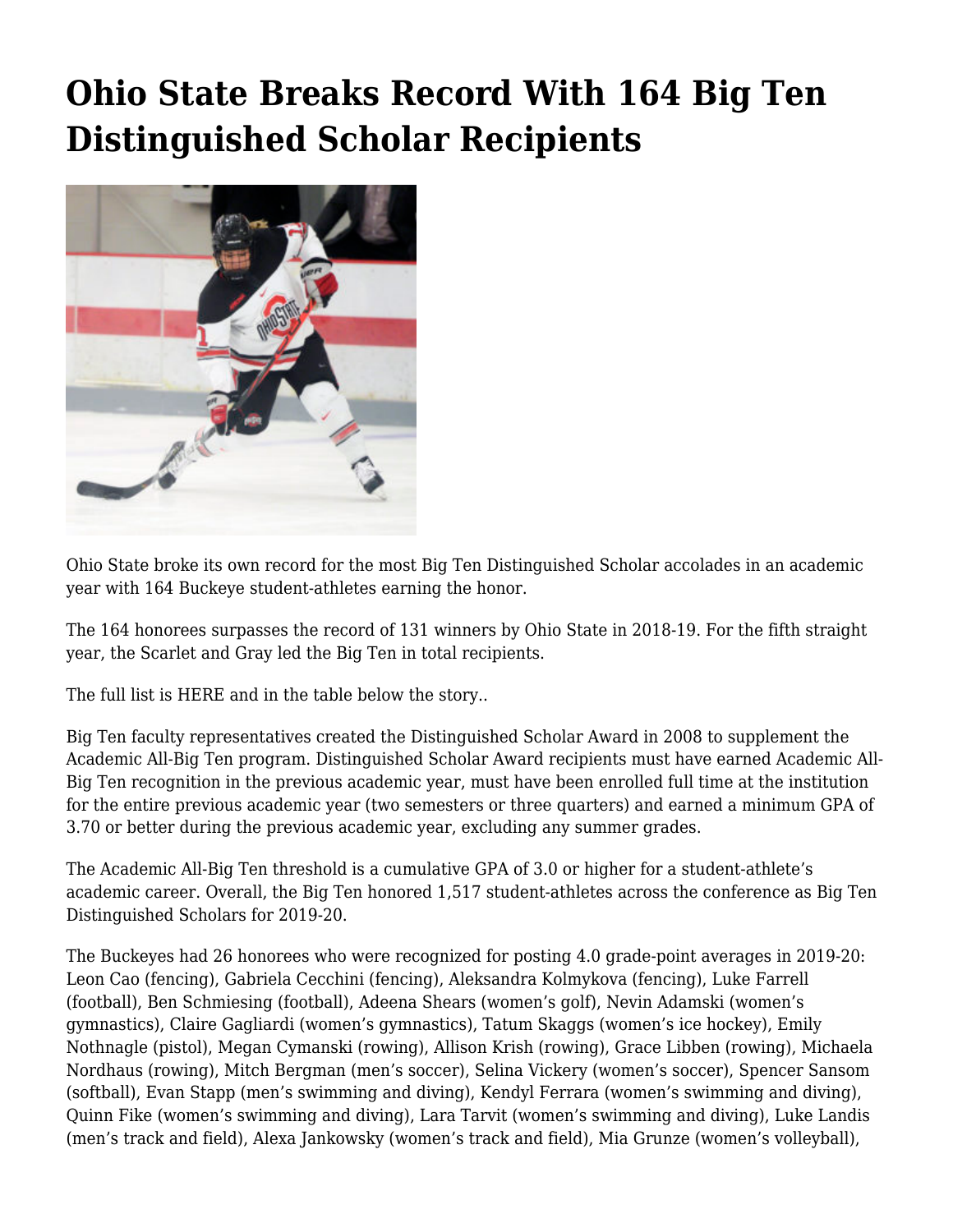Lauren Witte (women's volleyball) and Kollin Moore (wrestling).

Despite difficulties that accompanied the COVID-19 pandemic, the Scarlet and Gray boasted a remarkale year in the classroom, with 231 student-athletes earning Ohio State degrees, 647 named Ohio State Scholar-Athletes and 447 receiving Academic All-Big Ten honors.

| 2020 Ohio State Big<br>Ten Distinguished<br><b>Scholars</b> |                         |     |                                                 |                           |
|-------------------------------------------------------------|-------------------------|-----|-------------------------------------------------|---------------------------|
| Sport                                                       | Name                    |     | Year Major                                      | Hometown                  |
| <b>Baseball</b>                                             | Nolan Clegg             | So. | Air Transportation                              | Toronto, Ohio             |
| Baseball                                                    | Zach Dezenzo            | So. | Sport Industry                                  | Alliance, Ohio            |
| <b>Baseball</b>                                             | Marcus Ernst            | So. | Finance                                         | Dublin, Ohio              |
| Baseball                                                    | Will Pfennig            | So. | Finance                                         | Mason, Ohio               |
| Men's Basketball                                            | Danny Hummer            | Gr. | Kinesiology                                     | Upper Arlington,<br>Ohio  |
| Fencing                                                     | Leon Cao                | Sr. | Electrical and Computer<br>Engineering          | West Chester, Ohio        |
| Fencing                                                     | Gabriela Cecchini       | Sr. | Economics                                       | Porto Alegre, Brazil      |
| Fencing                                                     | Chris Collado           | So. | <b>Political Science</b>                        | Commack, N.Y.             |
| Fencing                                                     | <b>Matthew Comes</b>    | Jr. | Mechanical Engineering                          | Bothell, Wash.            |
| Fencing                                                     | Ethan Edwards           | Jr. | <b>Political Science</b>                        | Orfordville, Wis.         |
| Fencing                                                     | Natalia Falkowski       | Sr. | <b>International Business</b>                   | Wappingers Falls,<br>N.Y. |
| Fencing                                                     | Nicole Fisher           | Jr. | Psychology                                      | Columbus, Ohio            |
| Fencing                                                     | <b>Matthew Hayes</b>    | Jr. | Psychology                                      | Dublin, Ohio              |
| Fencing                                                     | Domenik Koch            | Gr. | Specialized Master's<br><b>Business-Finance</b> | Dormagen, Germany         |
| Fencing                                                     | Aleksandra<br>Kolmykova | Sr. | Finance                                         | St Petersburg, Russia     |
| Fencing                                                     | Henry Lange             | So. | Linguistics                                     | Beaverton, Ore.           |
| Fencing                                                     | Alexa Laskaris          | Sr. | <b>Health Sciences</b>                          | Park Ridge, Ill.          |
| Fencing                                                     | Sarah Merza             | Sr. | Psychology                                      | Wayne, N.J.               |
| Fencing                                                     | Roscoe Swartz           | So. | <b>Health Sciences Program</b>                  | Ridgewood, N.J.           |
| <b>Field Hockey</b>                                         | Mara Hunter             | Jr. | Public Management,<br>Leadership & Policy       | Powell, Ohio              |
| <b>Field Hockey</b>                                         | Adelaide Penzone        | Sr. | Marketing                                       | Powell, Ohio              |
| <b>Field Hockey</b>                                         | Sina Schwinn            | So. | Psychology                                      | Rheinbach, Germany        |
| Field Hockey                                                | Julianna Sweeney        | Jr. | <b>Animal Sciences</b>                          | Stroudsburg, Pa.          |
| Football                                                    | Ryan Batsch             | So. | Exploration                                     | Loveland, Ohio            |
| Football                                                    | Luke Farrell            | Jr. | Human Development &<br><b>Family Science</b>    | Perry, Ohio               |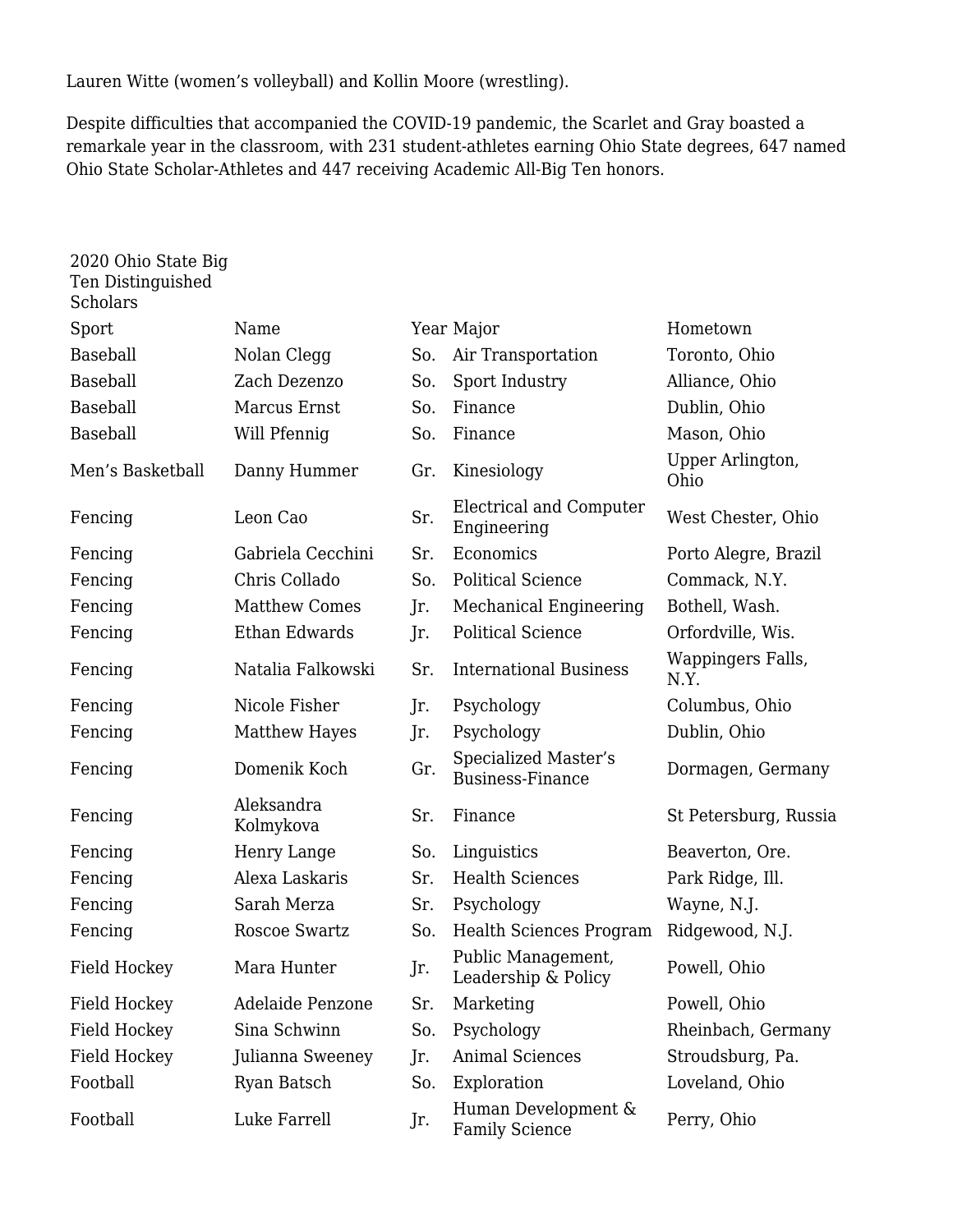| Football              | Zaid Hamdan           | So. | Criminology & Criminal<br>Justice              | Mason, Ohio         |
|-----------------------|-----------------------|-----|------------------------------------------------|---------------------|
| Football              | CJ Saunders           | Gr. | Kinesiology                                    | Dublin, Ohio        |
| Football              | <b>Ben Schmiesing</b> | So. | Finance                                        | Piqua, Ohio         |
| Men's Golf            | Laken Hinton          | Jr. | Sport Industry                                 | Edmond, Okla.       |
| Women's Golf          | Yukie Sasaki          | Jr. | <b>Hospitality Management</b>                  | Hiroshima, Japan    |
| Women's Golf          | Adeena Shears         | Sr. | Human Development and<br><b>Family Science</b> | Parkersburg, W.Va.  |
| Men's Gymnastics      | <b>Andrew Brower</b>  | Gr. | <b>Animal Sciences</b>                         | Old Bridge, N.J.    |
| Men's Gymnastics      | Michael Chan          | Sr. | Accounting                                     | Louisville, Ky.     |
| Men's Gymnastics      | Sean Neighbarger      | Jr. | <b>Exercise Science</b><br>Education           | Virginia Beach, Va. |
| Men's Gymnastics      | Dexter Roettker       | So. | Exploration                                    | Jackson, Ohio       |
| Women's<br>Gymnastics | Nevin Adamski         | Sr. | <b>Health Sciences</b>                         | Virginia Beach, Va. |
| Women's<br>Gymnastics | Olivia Aepli          | Sr. | Marketing                                      | Dublin, Ohio        |
| Women's<br>Gymnastics | Claire Gagliardi      | So. | Psychology                                     | Hubbard, Ohio       |
| Women's<br>Gymnastics | Kaitlyn Gilson        | So. | Communications                                 | Hudson, Wis.        |
| Women's<br>Gymnastics | Morgan Lowe           | Jr. | <b>Exercise Science</b><br>Education           | Dallas, Texas       |
| Women's<br>Gymnastics | Colby Miller          | So. | Accounting                                     | Mason, Ohio         |
| Women's<br>Gymnastics | Miriam Perez          | So. | Communications                                 | Los Angeles, Calif. |
| Women's<br>Gymnastics | Kali Schierl          | So. | <b>Human Nutrition</b>                         | Stevens Point, Wis. |
| Men's Ice Hockey      | <b>Austin Pooley</b>  | Jr. | Finance                                        | Dublin, Ohio        |
| Men's Ice Hockey      | <b>Quinn Preston</b>  | So. | Sport Industry                                 | Trenton, Mich.      |
| Women's Ice<br>Hockey | <b>Madison Bizal</b>  | So. | Exploration                                    | Elk River, Minn.    |
| Women's Ice<br>Hockey | Andrea Braendli       | So. | Psychology                                     | Zurich, Switzerland |
| Women's Ice<br>Hockey | Lisa Bruno            | Jr. | Sport Industry                                 | Whitby, Ontario     |
| Women's Ice<br>Hockey | <b>Jincy Dunne</b>    | Gr. | <b>Sports Coaching</b>                         | O'Fallon, Mo.       |
| Women's Ice<br>Hockey | Gabby Rosenthal       | So. | Speech and Hearing<br>Science                  | Blaine, Minn.       |
| Women's Ice<br>Hockey | Sara Saekkinen        | So. | Sport Industry                                 | Pirkkala, Finland   |
| Women's Ice<br>Hockey | Eve Savander          | So. | Sport Industry                                 | Joensuu, Finland    |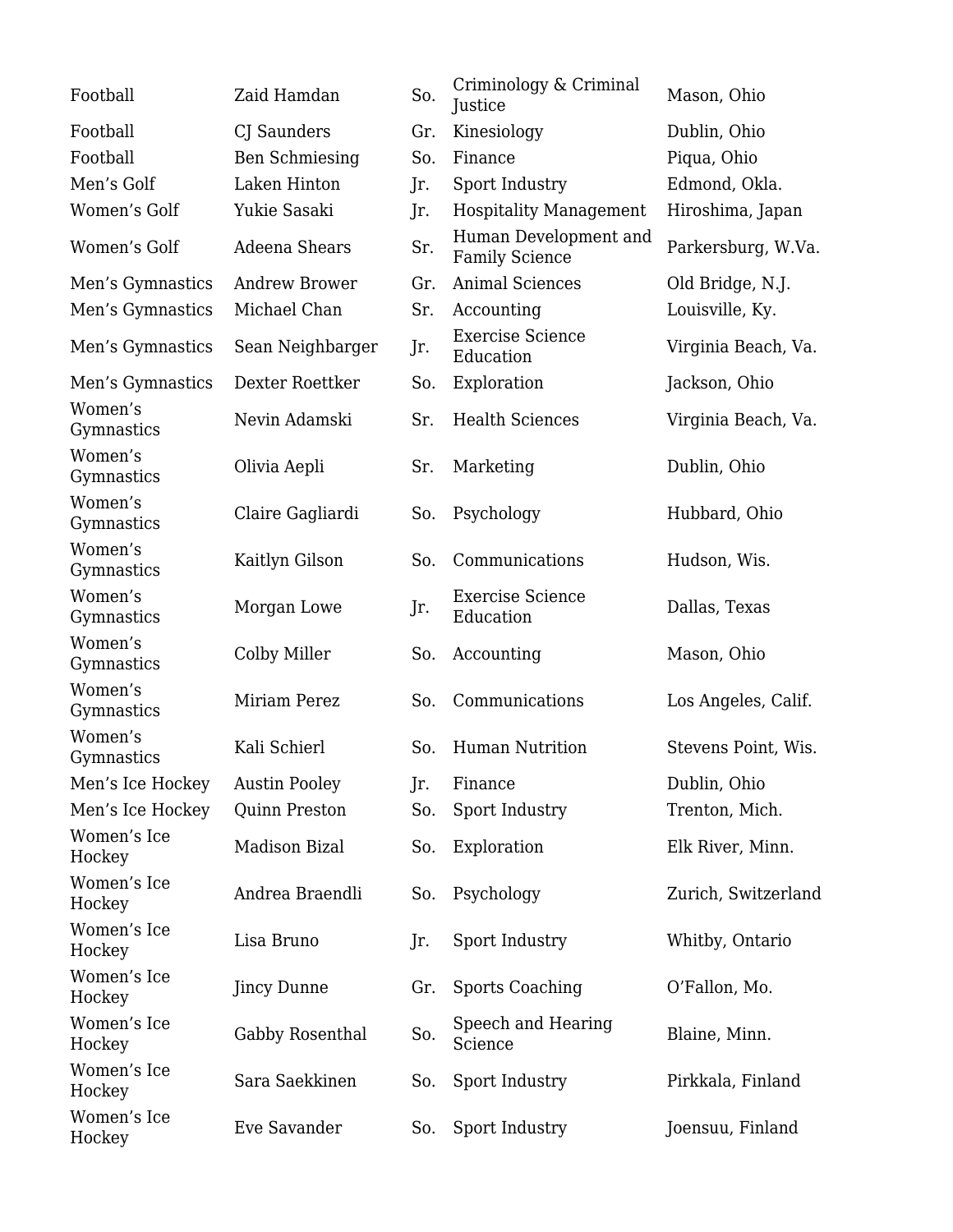| Women's Ice<br>Hockey   | Liz Schepers           | Jr. | <b>Health Sciences</b>                                   | Mound, Minn.                |
|-------------------------|------------------------|-----|----------------------------------------------------------|-----------------------------|
| Women's Ice<br>Hockey   | Tatum Skaggs           | Jr. | Special Education                                        | Hartland, Wis.              |
| Men's Lacrosse          | Colby Barker           | Jr. | Sport Industry                                           | Pittsford, N.Y.             |
| Men's Lacrosse          | Lukas Buckley          | Gr. | Specialized Master's<br><b>Business-Finance</b>          | Walpole, Mass.              |
| Men's Lacrosse          | Christian Feliziani    | Sr. | Sport Industry                                           | Boothwyn, Pa.               |
| Men's Lacrosse          | Tre Leclaire           | Sr. | Sport Industry                                           | Surrey, British<br>Columbia |
| Men's Lacrosse          | Nick Musci             | Sr. | Finance                                                  | Westerville, Ohio           |
| Men's Lacrosse          | Evan Riss              | Jr. | Finance                                                  | Columbia, Md.               |
| Men's Lacrosse          | Skylar Wahlund         | So. | Accounting                                               | Powell, Ohio                |
| <b>Women's Lacrosse</b> | Ali Beekhuizen         | So. | Psychology                                               | Fort Lauderdale, Fla.       |
| Women's Lacrosse        | Sage Darling           | Sr. | Speech & Hearing<br>Science                              | Lakefield, Ontario          |
| Women's Lacrosse        | Regina Doty            | Sr. | Civil Engineering                                        | St. Louis, Mo.              |
| Women's Lacrosse        | Lindsay Epstein        | Jr. | Communications                                           | Marietta, Ga.               |
| Women's Lacrosse        | MK George              | So. | Psychology                                               | Monmouth Beach,<br>N.J.     |
| Women's Lacrosse        | Sarah George           | Sr. | Child & Youth Studies                                    | Monmouth Beach,<br>N.J.     |
| Women's Lacrosse        | Ava Keethler           | So. | <b>Exercise Science</b><br>Education                     | Upper Arlington,<br>Ohio    |
| Women's Lacrosse        | Jill Rizzo             | Sr. | Marketing                                                | Queensbury, N.J.            |
| Women's Lacrosse        | Emily Skrzypczak       | Sr. | <b>Health Sciences</b>                                   | Burke, Va.                  |
| Women's Lacrosse        | Caroline Tatsuoka      | So. | Mathematics                                              | Hunting Valley, Ohio        |
| Pistol                  | Cade Haiby             | So. | Mechanical Engineering                                   | Blackduck, Minn.            |
| Pistol                  | <b>Bernard Melus</b>   | Jr. | Electrical and Computer<br>Engineering                   | Lake Zurich, Ill.           |
| Pistol                  | <b>Emily Nothnagle</b> | Jr. | Psychology, Anthropology,<br>and Music                   | Hershey, Pa.                |
| Rifle                   | Megan Wilcoxson        | Jr. | Communication                                            | Shelton, Conn.              |
| Rowing                  | Katelyn Bartos         | So. | Mechanical Engineering                                   | Copley, Ohio                |
| Rowing                  | Megan Cymanski         | Jr. | Communication                                            | Hiram, Ohio                 |
| Rowing                  | Anjali Fernandes       | Sr. | English                                                  | Perrysburg, Ohio            |
| Rowing                  | Lena Harper            | Jr. | <b>Industrial and Systems</b><br>Engineering             | Cincinnati, Ohio            |
| Rowing                  | Leonie Heuer           | Jr. | Human Development &<br><b>Family Science</b>             | Leer, Germany               |
| Rowing                  | Allison Krish          | So. | <b>Industrial Design</b>                                 | Woodbury, Minn.             |
| Rowing                  | Olivia Kwiecinski      | Sr. | Environment, Economy,<br>Development &<br>Sustainability | Cincinnati, Ohio            |
|                         |                        |     |                                                          |                             |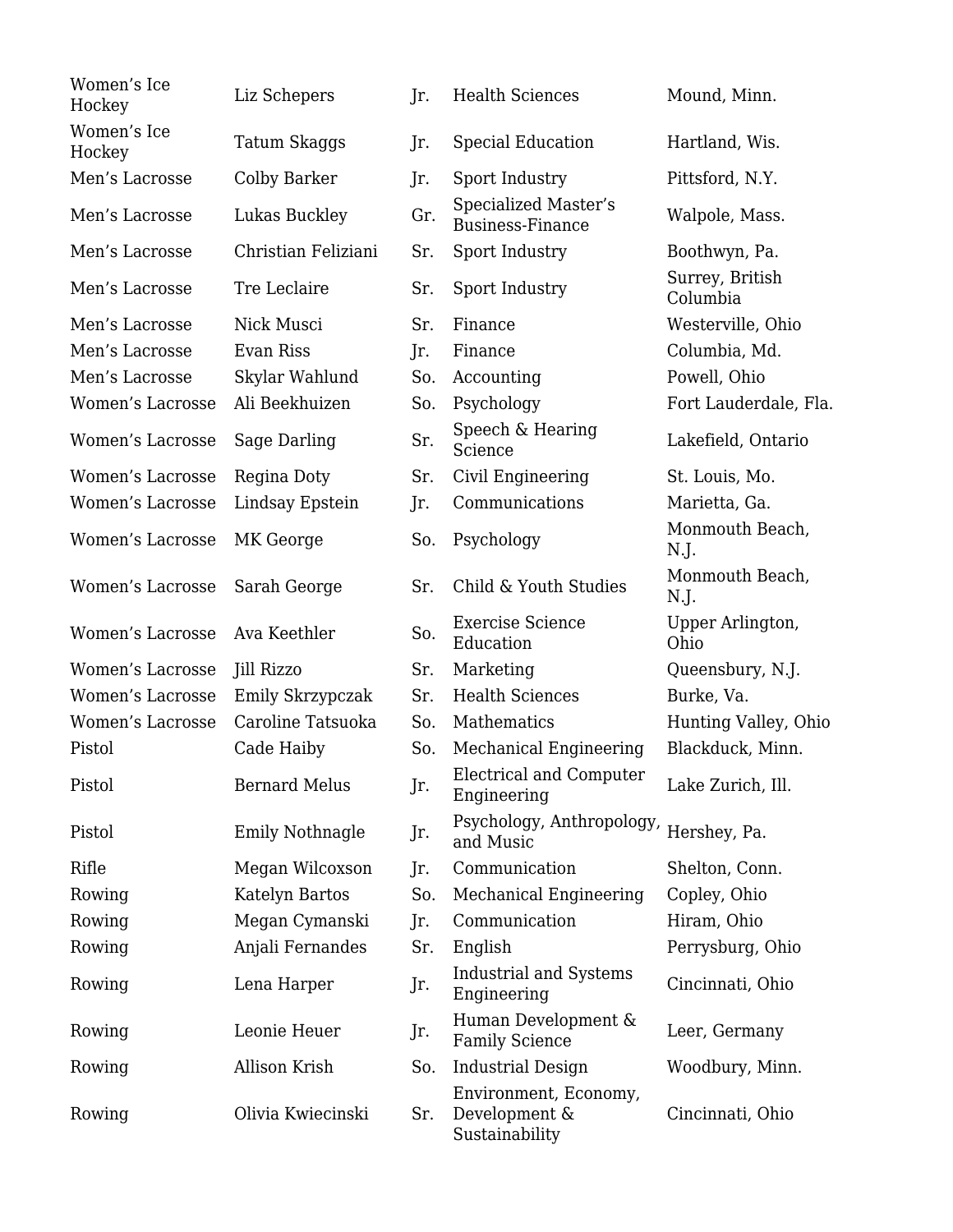| Rowing                          | Grace Libben              |                    |                                              | Sr. |                                                   | <b>Public Health</b>                              | Logan, Ohio               |
|---------------------------------|---------------------------|--------------------|----------------------------------------------|-----|---------------------------------------------------|---------------------------------------------------|---------------------------|
| Rowing                          |                           | Kendell Massier    |                                              | Sr. | Science                                           | Speech and Hearing                                | Regina,<br>Saskatchewan   |
| Rowing                          |                           | Megan McNutt       |                                              | So. |                                                   | <b>Biomedical Engineering</b>                     | Painted Post, N.Y.        |
| Rowing                          |                           | Michaela Nordhaus  |                                              | Jr. | Psychology                                        |                                                   | Ottawa, Ohio              |
| Rowing                          | Alexandra Nothdurft       |                    |                                              | Jr. | <b>International Studies</b>                      |                                                   | Brisbane, Australia       |
| Rowing                          | Kelly Stainbrook          |                    |                                              | Jr. | Biochemistry                                      |                                                   | Zanesville, Ohio          |
| Rowing                          | Sierra Tiede              |                    |                                              | Sr. |                                                   | <b>International Studies</b>                      | Missoula, Mont.           |
| Rowing                          | <b>Willow Wahlers</b>     |                    |                                              | Jr. | Communication                                     |                                                   | Toms River, N.J.          |
| Men's Soccer                    | Mitch Bergman             |                    |                                              | Jr. | Eng.                                              | Industrial and Systems                            | Canal Winchester,<br>Ohio |
| Women's Soccer                  | Meghan<br>Kammerdeiner    |                    |                                              | Sr. |                                                   | Public Policy and<br>Management                   | South Riding, Va.         |
| <b>Women's Soccer</b>           | Selina Vickery            |                    |                                              | Sr. |                                                   | Neuroscience                                      | Friendswood, Texas        |
| Softball                        | Niki Carver               |                    |                                              | Jr. |                                                   | <b>Special Education</b>                          | Gainesville, Ga.          |
| Softball                        | <b>Summer Constable</b>   |                    |                                              | Jr. |                                                   | Physical Activity &<br><b>Coaching Specialist</b> | Sullivan, Ohio            |
| Softball                        | Andi Farrah               |                    |                                              | Sr. |                                                   | <b>Health Sciences</b>                            | Pickerington, Ohio        |
| Softball                        | Megan McMenemy            |                    |                                              | Jr. |                                                   | <b>Health Sciences</b>                            | Westerville, Ohio         |
| Softball                        | Claire Nicholson          |                    |                                              | Jr. | Human Development &<br><b>Family Science</b>      |                                                   | Mt. Gilead, Ohio          |
| Softball                        | <b>Spencer Sansom</b>     |                    |                                              |     | Physical Activity &<br><b>Coaching Specialist</b> |                                                   | Clovis, Calif.            |
| Men's<br>Swimming &<br>Diving   | Joseph<br>Canova          | Jr. Data Analytics |                                              |     |                                                   | Gaithersburg,<br>Md.                              |                           |
| Men's<br>Swimming &<br>Diving   | Alexander<br>Dillmann     |                    |                                              |     | Sr. Political Science                             | Naperville, Ill.                                  |                           |
| Men's<br>Swimming &<br>Diving   | Evan<br>McFadden          |                    | Aero and<br>Jr. Astronautical<br>Engineering |     |                                                   | Oreland, Pa.                                      |                           |
| Men's<br>Swimming &<br>Diving   | Jacob Siler               | Jr.                | Speech and<br><b>Hearing Science</b>         |     |                                                   | Knoxville, Tenn.                                  |                           |
| Men's<br>Swimming &<br>Diving   | Evan Stapp                |                    | Jr. Sport Industry                           |     |                                                   | Tipp City, Ohio                                   |                           |
| Women's<br>Swimming &<br>Diving | Genevieve<br>Angerame     |                    | Jr. Political Science                        |     |                                                   | The Woodlands,<br>Texas                           |                           |
| Women's<br>Swimming &<br>Diving | Rebekah<br><b>Bradley</b> |                    | Sr. Biochemistry                             |     |                                                   | Auckland, New<br>Zealand                          |                           |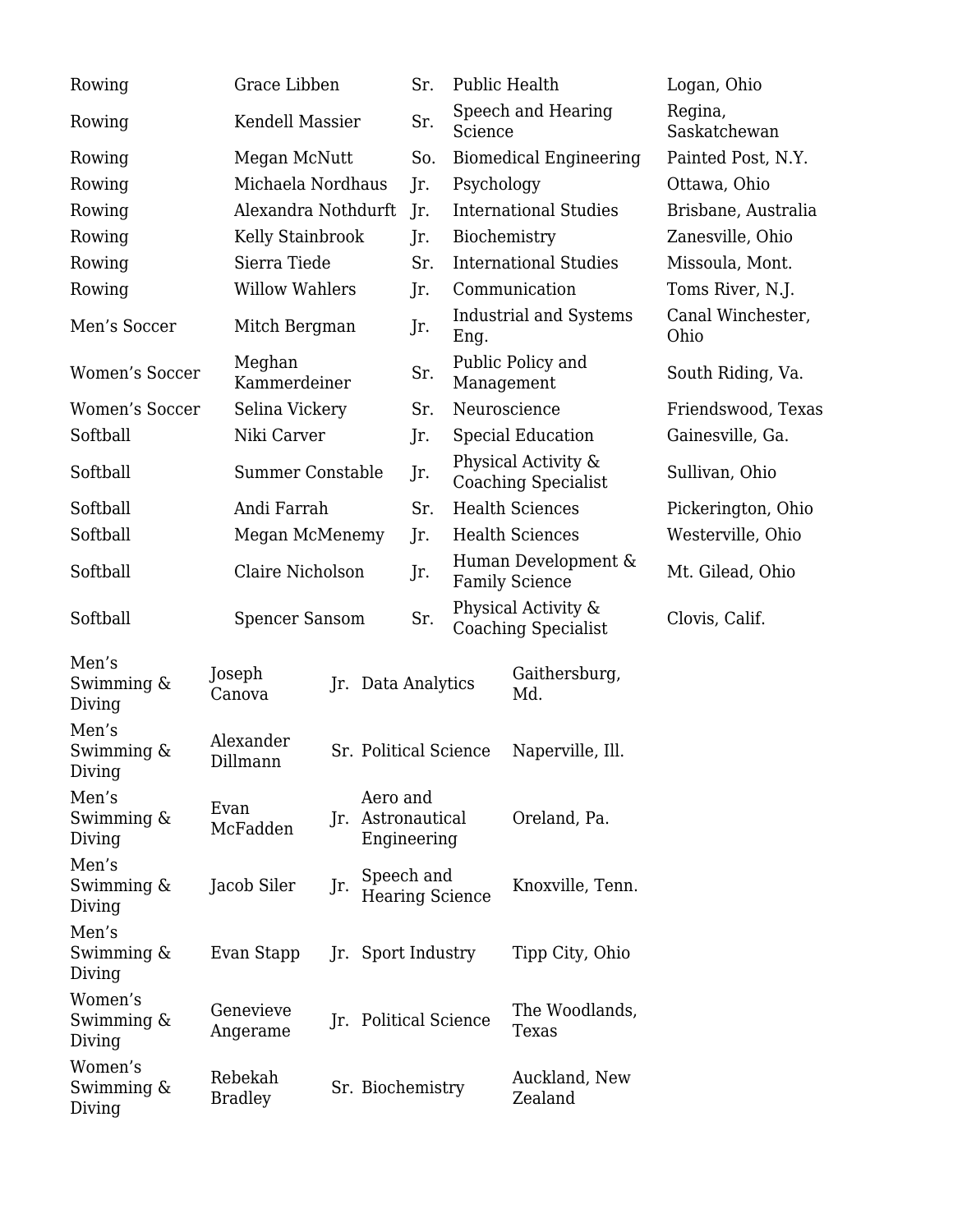| Women's<br>Swimming $\&$<br>Diving | Kathrin<br>Demler             |     | Sr. Psychology                     | Gelsenkirchen,<br>Germany |
|------------------------------------|-------------------------------|-----|------------------------------------|---------------------------|
| Women's<br>Swimming &<br>Diving    | Kendyl<br>Ferrara             |     | Jr. Communication                  | Cincinnati, Ohio          |
| Women's<br>Swimming $\&$<br>Diving | Quinn Fike                    |     | Sr. Public Health                  | Dublin, Ohio              |
| Women's<br>Swimming &<br>Diving    | Nicole Fye                    |     | Jr. Microbiology                   | Ashburn, Va.              |
| Women's<br>Swimming &<br>Diving    | <b>Brooke</b><br>Glesenkamp   |     | Jr. Health Sciences                | Delaware, Ohio            |
| Women's<br>Swimming $\&$<br>Diving | Hanna<br>Gresser              |     | Jr. Biology                        | Akron, Ohio               |
| Women's<br>Swimming $\&$<br>Diving | Devin<br>Landstra             |     | Sr. Marketing                      | Cincinnati, Ohio          |
| Women's<br>Swimming &<br>Diving    | Rebecca Luft Sr. Neuroscience |     |                                    | Dillsburg, Pa.            |
| Women's<br>Swimming &<br>Diving    | Amanda<br>Palutsis            | So. | <b>Biomedical</b><br>Engineering   | Louisville, Ohio          |
| Women's<br>Swimming $\&$<br>Diving | Taylor Petrak Jr. Marketing   |     |                                    | Ellwood City, Pa.         |
| Women's<br>Swimming &<br>Diving    |                               |     | Freya Rayner Jr. World Literatures | Sunderland,<br>England    |
| Women's<br>Swimming $\&$<br>Diving | Kristen<br>Romano             |     | Jr. Anthropology                   | Lancaster, N.Y.           |
| Women's<br>Swimming &<br>Diving    | Lara Tarvit                   |     | Sr. Human Resources                | Melbourne,<br>Australia   |
| Women's<br>Swimming &<br>Diving    | Katie Wright                  |     | Sr. Communication                  | Wexford, Pa.              |
| Synchronized<br>Swimming           | Kaitlyn<br>Carboun            | Sr. | International<br><b>Studies</b>    | Mesa, Ariz.               |
| Synchronized<br>Swimming           | Erin Fanning                  |     | So. Composition                    | Cincinnati, Ohio          |
| Synchronized<br>Swimming           | Paula Luis                    |     | So. Accounting                     | San Juan, Puerto<br>Rico  |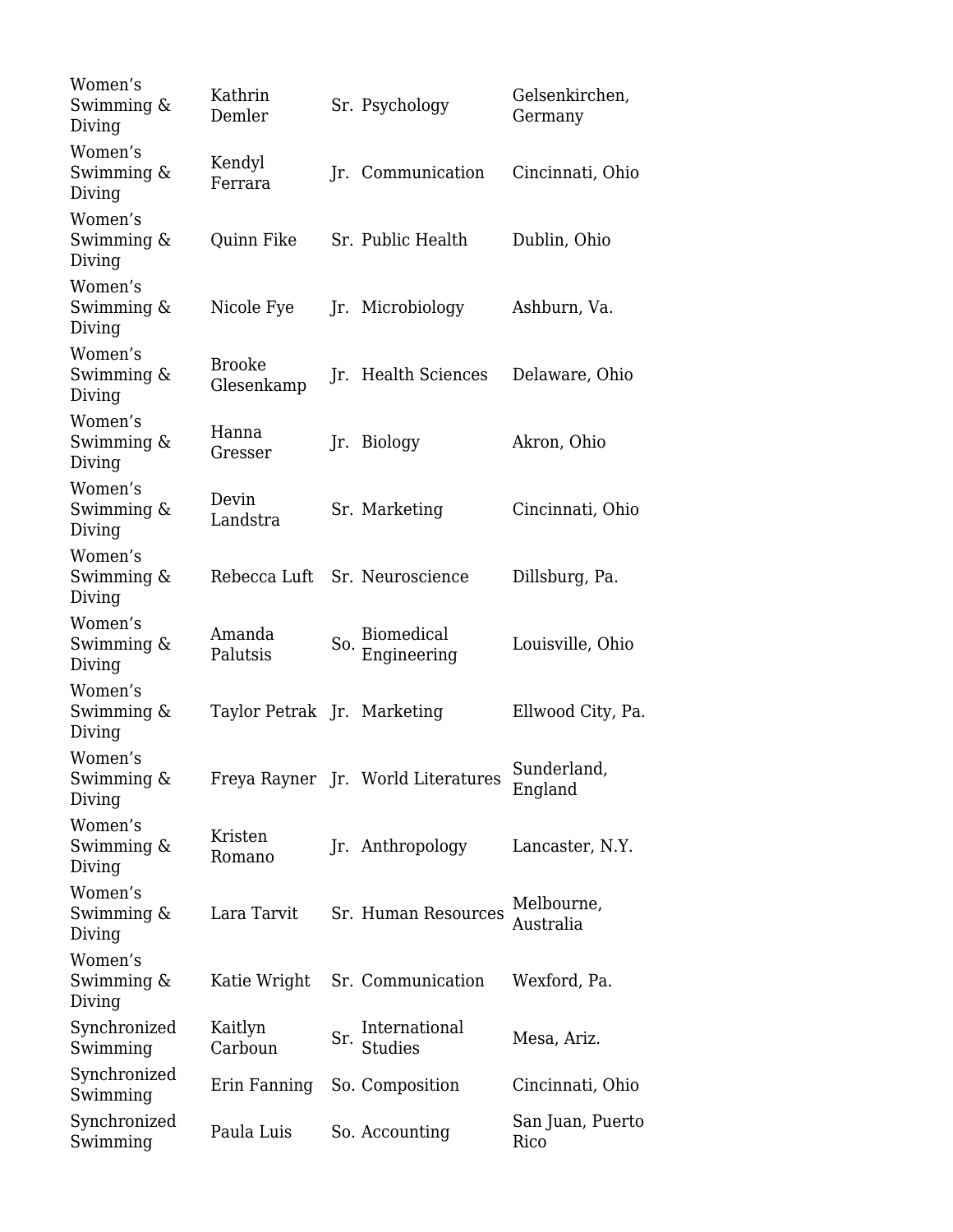| Synchronized<br>Swimming | Sarah Walsh                 | Jr. | Environment,<br>Economy,<br>Development &<br>Sustainability | Cincinnati, Ohio        |
|--------------------------|-----------------------------|-----|-------------------------------------------------------------|-------------------------|
| Synchronized<br>Swimming | Haley Watson So. Psychology |     |                                                             | Walnut Creek,<br>Calif. |
| Men's Tennis             | Andrew<br>Lutschaunig       |     | Management &<br>So. Industry<br>Exploring                   | Richboro, Pa.           |
| Men's Tennis             | Kyle Seelig                 |     | Child and Youth<br>Sr. $\frac{6}{5}$ Studies                | Hatfield, Pa.           |
| Men's Tennis             | <b>Tim Seibert</b>          |     | Jr. Finance                                                 | Pulheim,<br>Germany     |
| Men's Tennis             | Jacob Wareti                |     | Sr. Health Sciences                                         | Columbus, Ohio          |
| Women's Tennis           | Luna Dormet                 | Jr. | <b>Political Science</b>                                    | Tours, France           |
| <b>Women's Tennis</b>    | Mary Beth<br>Hurley         | Jr. | <b>Health Sciences</b><br>Program                           | Novi, Mich.             |
| Men's Track &<br>Field   | Steven Bauers Sr. Finance   |     |                                                             | Pickerington,<br>Ohio   |
| Men's Track &<br>Field   | Paul Bete                   |     | Sr. Finance                                                 | Dayton, Ohio            |
| Men's Track &<br>Field   | Coty Cobb                   |     | Sr. Kinesiology                                             | Middletown,<br>Ohio     |
| Men's Track &<br>Field   |                             |     | Joseph Cooper Jr. Sports Industry                           | Reynoldsburg,<br>Ohio   |
| Men's Track &<br>Field   | Eric Halford                |     | So. Data Analytics                                          | Hudson, Ohio            |
| Men's Track &<br>Field   | Peter Hayden Jr. Economics  |     |                                                             | Bexley, Ohio            |
| Men's Track &<br>Field   | Terry Johnson Sr. Systems   |     | Construction<br>Management                                  | Columbus, Ohio          |
| Men's Track &<br>Field   | Luke Landis                 |     | Sr. Finance                                                 | Norwalk, Ohio           |
| Men's Track &<br>Field   | Nick Regas                  |     | So. Marketing                                               | Massillon, Ohio         |
| Men's Track &<br>Field   | Aaron Wood                  |     | Sr. Civil Engineering                                       | Lancaster, Ohio         |
| Women's Track<br>& Field | <b>Brittany</b><br>Atkinson |     | Sr. Accounting                                              | Liberty Center,<br>Ohio |
| Women's Track<br>& Field | Alexa<br>Jankowsky          |     | Sr. Architecture                                            | Shaker Heights,<br>Ohio |
| Women's Track<br>& Field | Devon Leahy                 |     | Sr. Biology                                                 | Westfield, Ind.         |
| Women's Track<br>& Field | Abby Nichols                | Sr. | Speech & Hearing $\,$ Kettering, Ohio $\,$<br>Sciences      |                         |